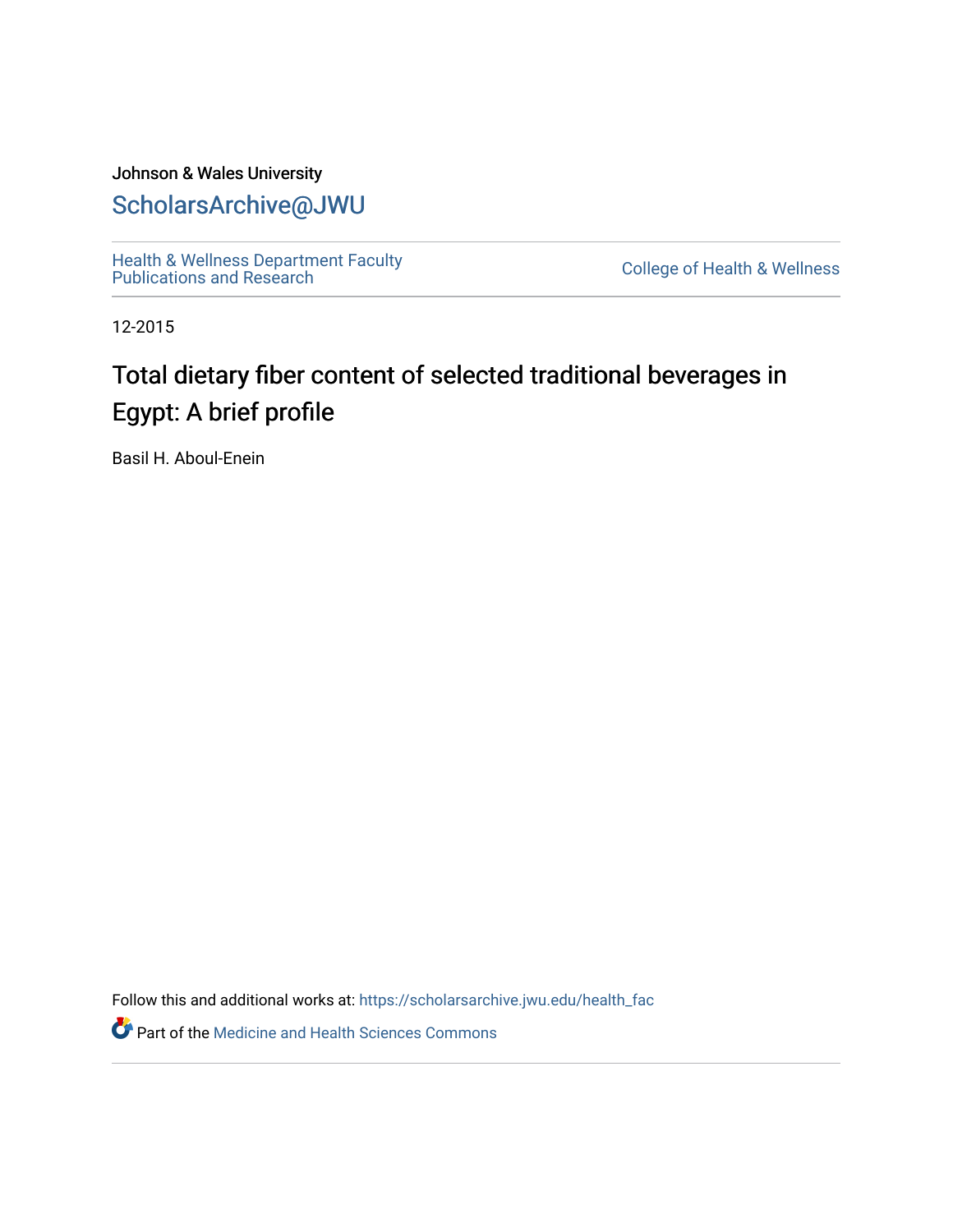*beverages*  **ISSN 2306-5710**  www.mdpi.com/journal/beverages **OPEN ACCESS**

*Brief Report* 

## **Total Dietary Fiber Content of Selected Traditional Beverages in Egypt: A Brief Profile**

#### **Basil H. Aboul-Enein**

School of Health Sciences, University of South Dakota, 414 E Clark St. Vermillion, SD 57069, USA; E-Mail: Basil.AboulEnein@usd.edu; Tel.: +1-832-894-4294

Academic Editor: Edgar Chambers IV

*Received: 24 September 2015 / Accepted: 29 October 2015 / Published: 2 November 2015* 

**Abstract:** Escalating obesity rates have become a major public health concern in North Africa and the Middle East. Culturally-congruent dietary health education and strategies continue to be warranted to address this increasing public health crisis. Knowledge and familiarity with traditional foods and their nutritive value would assist public health practitioners in becoming culturally competent when educating on healthy eating patterns. The aim of this study is to provide a brief dietary profile of the total dietary fiber (TDF) contents of selected traditional beverages in Egypt. Five cookbooks for Egyptian food recipes were reviewed for traditional beverages. Beverage recipes (*n* = 19) were selected and reviewed for their TDF content using the United States Department of Agriculture (USDA) National Nutrient Database for Standard Reference (Release 27). The published values for TDF content were tabulated and reported per 100 mL of consumable portions. The highest TDF content was found in carob juice (8.0 g) and the lowest found in peppermint tea (0.0 g) with an overall TDF mean content of 2.8 g. Traditional beverages could be regarded as important sources of TDF within a healthy Egyptian dietary pattern. Cultural awareness and familiarities to traditional foods and their respective dietary profiles should be encouraged as an objective towards building culturally-competent health professionals and combating obesity in Egypt. Furthermore, developments of a traditional Egyptian food nutrient database for public access should be explored.

**Keywords**: beverages; fruit juices; total dietary fiber; Egypt; obesity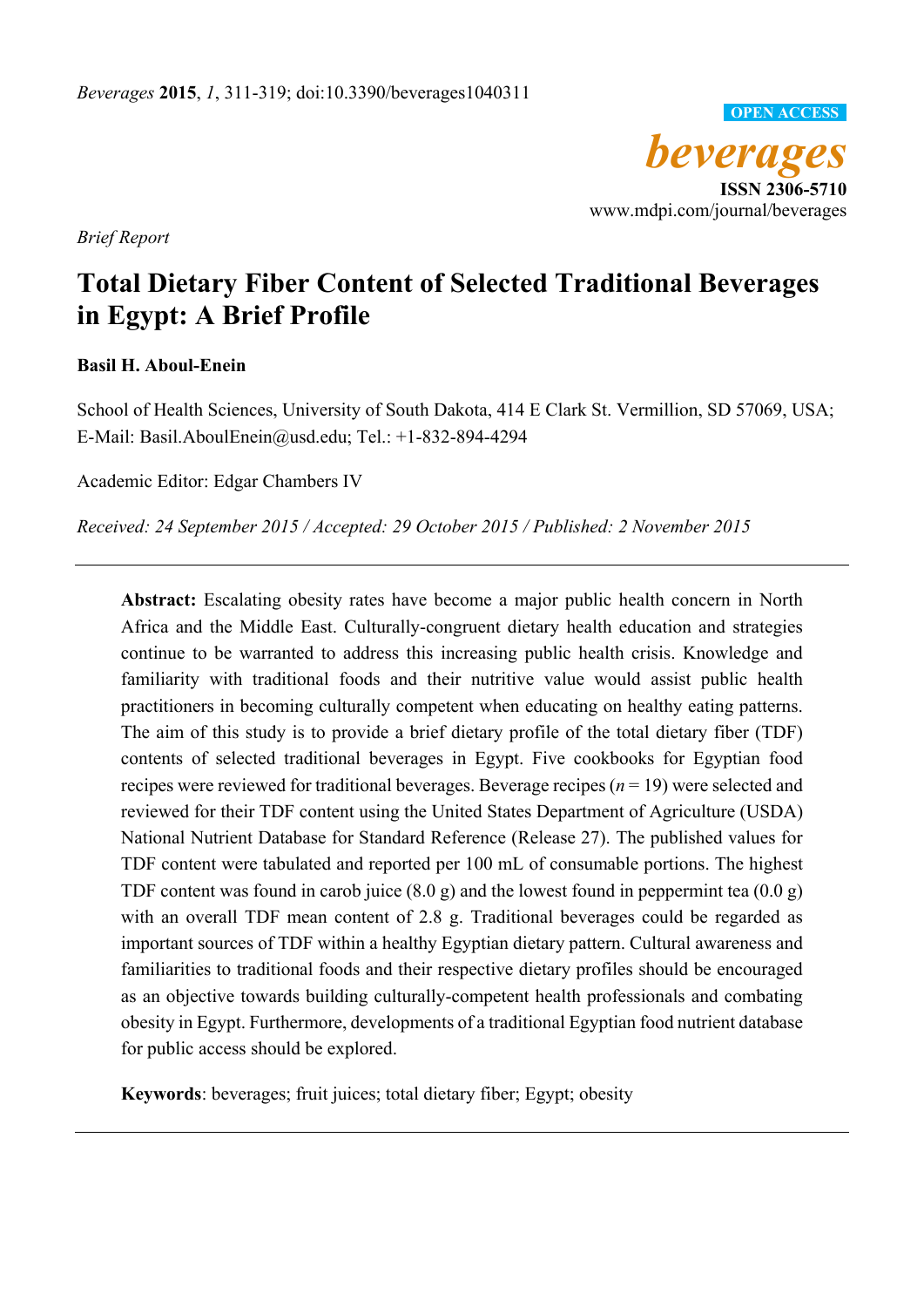#### **1. Introduction**

Global obesity continues to be the most severe wide-reaching epidemic that continues to create on-going public health challenges, particularly in developing countries [1]. With over one billion adults classified as obese (Body Mass Index (BMI) 30–39.9) and approximately 300 million as clinically obese  $(BMI \ge 40)$  based on figures from the World Health Organization (WHO) [2], culturally-tailored dietary and health-promoting strategies and interventions continue to be warranted in these countries. In countries of the Middle East and North Africa (MENA), the prevalence of obesity has significantly increased over the last three decades with subsequent increases in obesity-related co-morbidities [1,3–6].

The Middle East region has the second highest mean BMI after North America and the second highest mean waist-to-hip ratio after South America [5]. According to WHO Regional Office for the Eastern Mediterranean, the prevalence of overweight and obesity in the MENA ranges from 74% to 86% in women and 69% to 77% in men [7]. In Egypt, there exists a high prevalence of obesity despite the country's level of economic development with a current observed overweight/obesity prevalence of nearly 70% [8–10]. Escalating levels of overweight and obesity among children and adolescents has been reported in Egypt affecting nearly 15% of 10–14 years old children [11].

A regional dietary shift has been observed across the MENA [12]. This shift has been characterized by an increase in consumption of fat and added sugars followed by a decrease in intakes of unrefined whole grains, beans, fruits, and vegetables [12]. Studies [13–16] continue to indicate an unfavorable dietary trend towards a Westernized-style diet in the MENA. In Egypt, the traditional diet has eroded towards excessive consumption of convenience foods and other unhealthy dietary patterns [17].

The traditional Egyptian diet, comparable to other traditional diets of countries bordering the Eastern Mediterranean basin and North Africa, has been historically characterized as a Mediterranean-style diet that incorporates a significant emphasis on unrefined whole grain breads, couscous, beans, dried nuts and seeds, fruits, and vegetables [18]. All of which can be regarded as significant sources of total dietary fiber (TDF). TDF is the indigestible portion of plant-based foods comprised of soluble and insoluble fiber [19]. The protective effects of TDF against obesity and weight gain continue been well documented [19–23] and has been attributed to several key factors, including a prolonged gastric emptying resulting in greater satiety, calorie displacement, and decreased absorption of macronutrients [23]. Fruit juices are regarded as a contributor to total fruit intake; however, commercially-made fruit juices often contain little to no fiber compared to whole fruits [24]. In Egypt, affordable freshly-made beverages such as fruit juices are often served by roadside vendors and fruit juice bars that are abundant in major cities and can serve as potential sources for TDF in the traditional Egyptian diet. A dietary assessment of traditional Egyptian beverages is necessary to assess their TDF content and overall nutritive value.

While previous studies [25–28] have attempted to offer TDF content profiles of selected traditional foods of the MENA, to date no study has attempted to offer a TDF profile for traditional beverages in Egypt. Additionally, with an ever-growing need to develop and build a culturally-competent public health workforce operating in various regions of the world to combat global obesity dietitians, health educators, and public health practitioners are expected to become fluent in dietary habits and foods specific to respective cultures. Therefore, the purpose of this study is to provide health educators, public health dietitians, and practitioners a TDF content profile of selected traditional beverages in Egypt.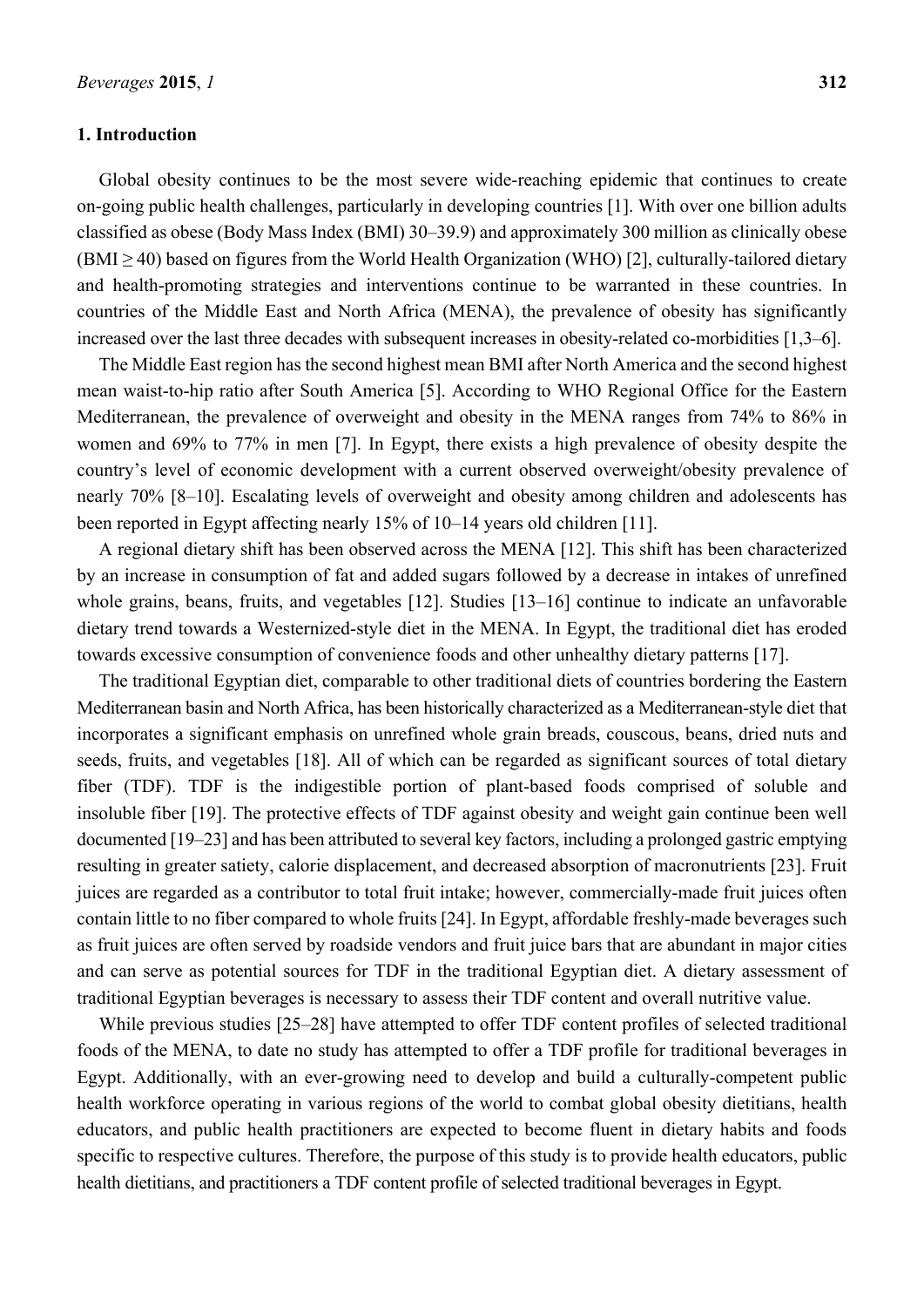This brief study adds value to the current literature for several reasons. Firstly, there appear to be insufficient attempts in the current literature to provide an integrative profile of commonly-consumed traditional beverages in Egypt associated with the current dietary trend and transition with the prevalence of obesity in the MENA region. In addition, there are a growing number of studies that help explain the growing obesity problem facing this region. Finally, addressing dietary trends and traditional foods to help reduce obesity and obesity-related co-morbidities continues to be major public health topic on the world health agenda and a crucial factor in establishing dietary priorities and interventions. Consequently, this brief profile of Egyptian beverages is the first attempt to shed light into the dietary customs of nutritional value of traditional beverages in Egypt.

#### **2. Materials and Methods**

Five cookbooks for Egyptian food recipes were selected and reviewed for commonly consumed traditional beverages. Nineteen  $(n = 19)$  traditional Egyptian beverage recipes were selected and reviewed using the United States Department of Agriculture (USDA) National Nutrient Database for Standard Reference (Release 27) [29]. One sample for each type of beverage was considered in this brief profile. The published values for the TDF content and corresponding energy content of the beverages were reviewed and tabulated. Egyptian beverage recipes written in Arabic were translated to English. All values for the beverages were reported per 100 mL of consumable portions and TDF content per 1000 Calories (kcal). For beverage recipes that called for boiling ingredients, beverage samples were reported after boiling, adjustments for loss of moisture content and loss of nutrients were taken into account prior to nutrient profile calculation.

#### **3. Results**

Of the selected beverages, fourteen were fruit-based juices, four were herb, seed, or spice-based teas, and one was a milk-based beverage (see Table 1). The five highest values for TDF per 100 mL of consumable portions were carob juice (8.0 g), dried apricot juice (7.3 g), guava juice (5.4 g), tamarind juice (5.1 g), and pomegranate juice (4.0 g). The highest TDF content was found in carob juice (8.0 g) and the lowest TDF content was found in peppermint tea (0.0 g) with an overall TDF mean content of 2.8 g. Based on nutrient-calorie density, the five highest TDF content per 1000 kcal was caraway seed tea, lemonade juice, guava juice, carrot juice, and strawberry juice (see Table 1).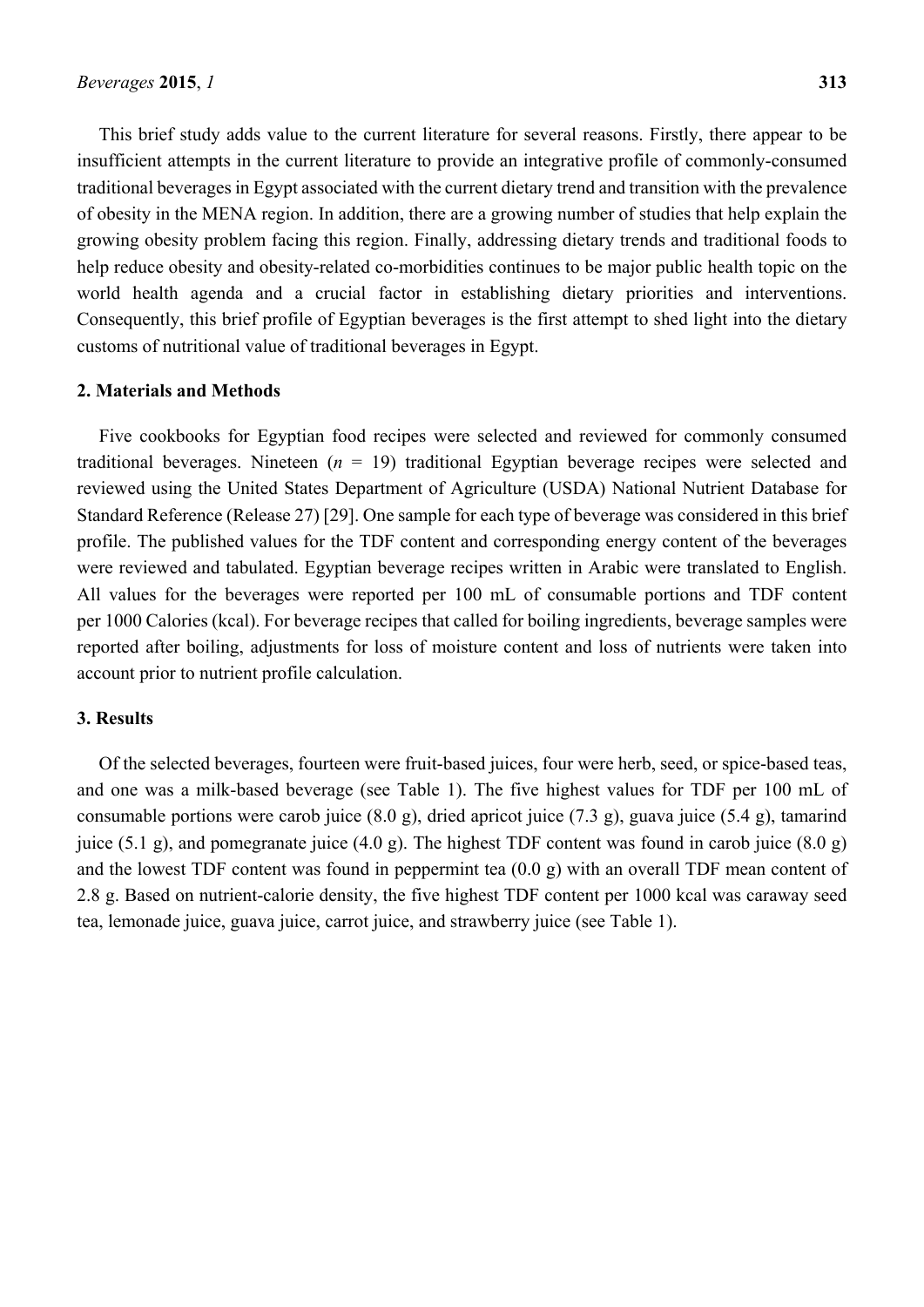| <b>Prepared Beverages</b>         | <b>Chief Ingredients</b>                                           | <b>Total Dietary</b><br>Fiber $(g/100$ mL) | <b>Energy</b><br>$(kcal/100$ mL)* | <b>Total Dietary</b><br>Fiber (g)/Energy<br>$(1000 \text{ kcal})$ |
|-----------------------------------|--------------------------------------------------------------------|--------------------------------------------|-----------------------------------|-------------------------------------------------------------------|
| Strawberry Juice                  | Strawberries, Lemon Juice,<br>Sugar (optional)                     | 2.0                                        | 33                                | 60.6                                                              |
| Mango Juice                       | Mangoes, Water,<br>Sugar (optional)                                | 1.6                                        | 60                                | 26.7                                                              |
| <b>Tamarind Juice</b>             | Tamarind Pulp, Water,<br>Sugar (optional)                          | 5.1                                        | 239                               | 21.3                                                              |
| Guava Juice<br>(Milk optional)    | Guava, Water, Sugar<br>(optional)                                  | 5.4                                        | 68                                | 79.4                                                              |
| Dried Apricot Juice               | Dried Apricot, Water,<br>Sugar (optional)                          | 7.3                                        | 241                               | 30.3                                                              |
| Watermelon Juice                  | Watermelon, Sugar<br>(optional)                                    | 0.4                                        | 30                                | 13.3                                                              |
| Cantaloupe Juice                  | Cantaloupe, Lemon Juice,<br>Water, Sugar (optional)                | 1.1                                        | 36                                | 30.6                                                              |
| Orange Juice                      | Oranges                                                            | 2.2                                        | 49                                | 44.9                                                              |
| Carrot Juice                      | Carrots, Water                                                     | 2.8                                        | 41                                | 68.3                                                              |
| Limeade Juice                     | Limes, Fresh Mint Leaves,<br>Water, Sugar (optional)               | 1.7                                        | 30                                | 56.7                                                              |
| Lemonade Juice                    | Lemons, Fresh Mint Leaves,<br>Water, Sugar (optional)              | 2.8                                        | 29                                | 96.6                                                              |
| Banana Juice<br>(milk optional)   | Bananas, Water,<br>Sugar (optional)                                | 2.6                                        | 89                                | 29.2                                                              |
| Pomegranate Juice<br>(with seeds) | Pomegranate Seeds, Lemon<br>Juice, Water                           | 4.0                                        | 83                                | 48.2                                                              |
| Carob Juice                       | Carob Powder, Water,<br>Sugar (optional)                           | 8.0                                        | 222                               | 36                                                                |
| Hibiscus Tea                      | Hibiscus Leaves, Water,<br>Sugar (optional)                        | 0.3                                        | 10                                | 30                                                                |
| Peppermint Tea                    | Green Tea (or tea of choice),<br>Fresh Mint Leaves, Water          | $0.0\,$                                    | $\mathbf{1}$                      | $\boldsymbol{0}$                                                  |
| Caraway Seed Tea                  | Whole Caraway Seeds,<br>Water                                      | 2.5                                        | 22                                | 113.6                                                             |
| Aniseed Tea                       | Whole Anise Seeds, Water                                           | $1.0\,$                                    | 23                                | 43.5                                                              |
| Coconut Rice Milk                 | Grated Coconut, Milk, Rice<br>Starch, Sugar (optional),<br>Vanilla | 2.2                                        | 250                               | $8.8\,$                                                           |

**Table 1.** Total Dietary Fiber (TDF) content of traditional Egyptian beverages (per 100 mL)

\* Energy from required ingredients were only included. Energy from optional ingredients were excluded due to taste variation & optional use.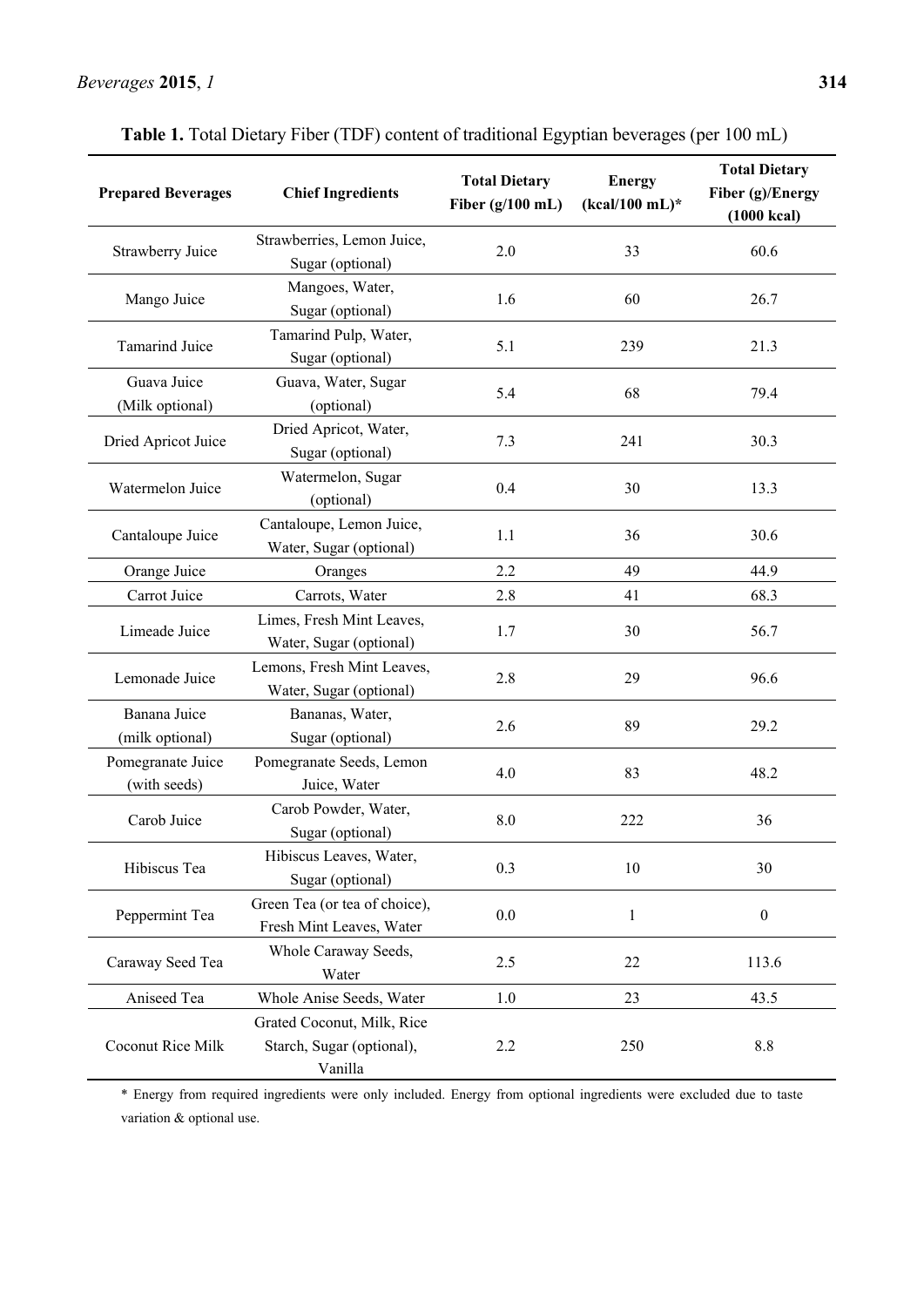#### **4. Discussion**

There is a predominant focus on fruit-based beverages within the traditional Egyptian diet. Unlike commercially-made fruit juice beverages, the practice of mechanically blending fruits as seen in traditional Egyptian fruit beverages preserves an appreciable amount of the TDF of the fruit, thereby minimally compromising its nutritive value. For any given fruit, the amount of TDF in its juice differs with the processing technique [30]. A study [31] evaluating the availability of TDF of fruit juices found that juices prepared with a blender were likely to maintain more of their TDF than juices prepared with a presser or extractor.

Using the nutrient density approach, the Institute of Medicine National Academy of Sciences Dietary Reference Intakes (DRI) and the FDA Labels guide Daily Value (DV) recommends a fiber density consumption of 14 g/1000 kcal and 12 g/1000 kcal, respectively [32,33].

These intake recommendations are based on scientific evidence on the relationship between TDF intake and health outcomes in adults. In light of this, traditional Egyptian beverages possess sufficient fiber density that contributes to daily fiber intake after considering caloric density.

Studies [30,34,35] continue to support the beneficial effects of TDF specifically in traditional fruit juice beverages in enhancing perceived satiety, regulating energy intake, modulating gastric emptying, and reducing weight gain. Previous studies [36–42] have also supported the potential activity of some traditional Egyptian beverages as functional foods with antioxidative, antihypertensive, hypolipidemic, and anti-carcinogenic properties particularly in hibiscus tea, tamarind juice, dried apricot juice, and carob juice. In addition, the potential benefits of guava, strawberries, and pomegranate for the prevention of obesity and obesity-related diseases have been previously demonstrated [43–48].

#### **5. Conclusions**

With the accelerated erosion of the traditional Egyptian diet towards unhealthful dietary patterns, public health strategies are called for to address this growing shift in the face of Egypt's growing obesity prevalence and related co-morbidities. Traditional Egyptian beverages could provide an appreciable amount of TDF as part of an overall healthy dietary pattern among Egyptian populations. Additionally, in light of the optional use of sugar as an ingredient in homemade traditional Egyptian beverage recipes, low calorie sugar substitutes may be encouraged as an alternative to sugar in these recipes thereby minimizing caloric density and maximizing nutrient density. Furthermore, dietitians, health educators, and public health practitioners operating in Egypt and other regions of the world with significant Egyptian communities should familiarize themselves with commonly consumed traditional Egyptian beverages as part of any culturally congruent education on healthy dietary eating patterns. Health professionals who continue to immerse themselves with traditional beverages that are specific to certain cultural heritages would be able to provide effective culturally sensitive education and information as it relates to diet and health.

#### **6. Limitations**

There are some limitations to this study that should be noted. Although the author reviewed five Egyptian cookbooks for commonly-consumed traditional Egyptian beverages, relevant beverage recipes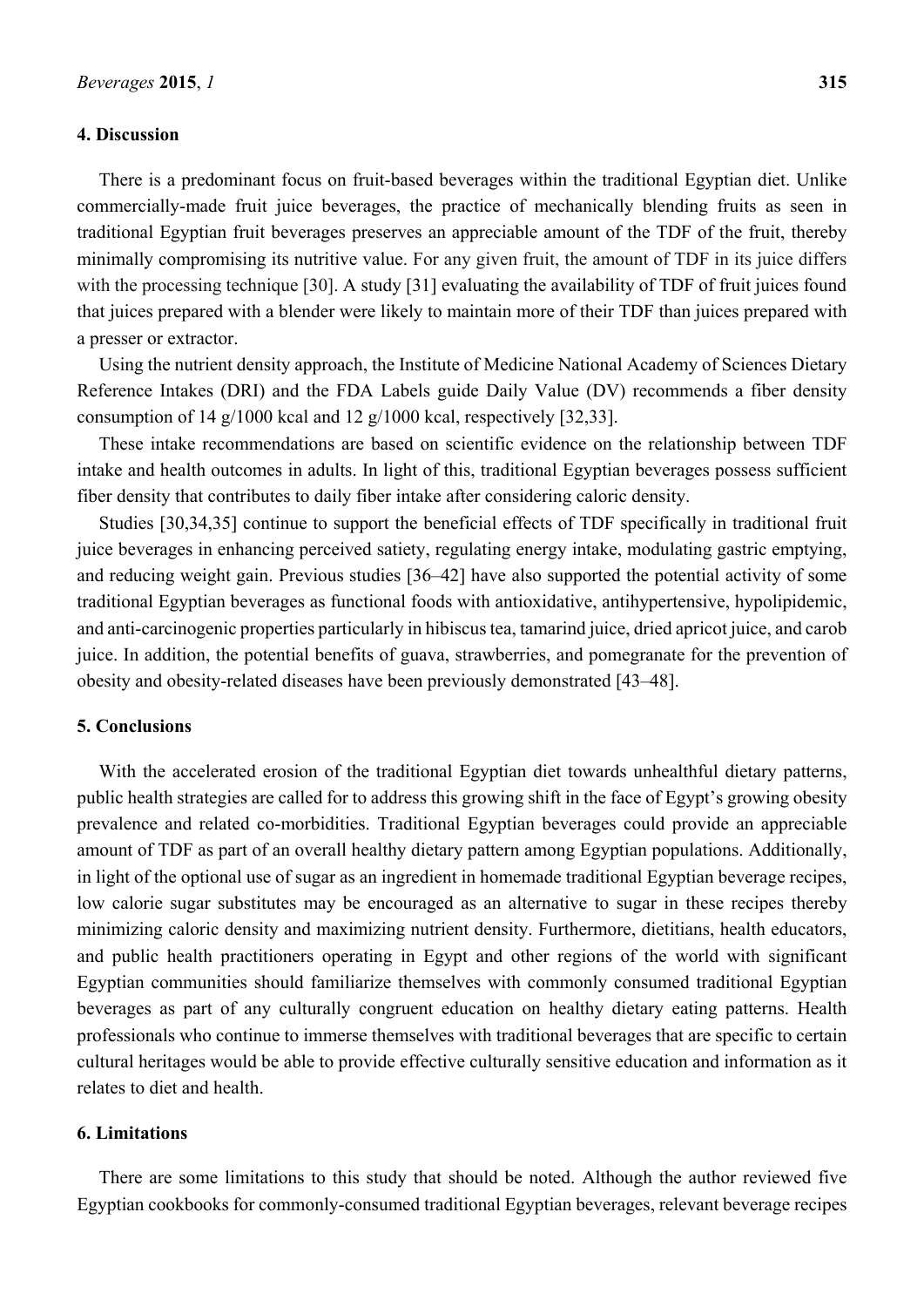may have been missed. Additional cookbooks would likely have added additional beverage recipe samples. In addition, some traditional beverages were not included in this study, such as sugarcane juice, doum palm juice, and liquorice root juice due to an absence of a nutrient profile in the USDA nutrient database.

It is important to note that the reported calculations were limited to only traditional homemade beverages and beverage ingredients listed in the USDA nutrient database. Furthermore, the TDF values for these beverages were obtained only from the USDA nutrient database since no publically-accessible nutrient database for Egypt currently exists. With regards to the energy content of the beverage samples, only energy content from required ingredients were included for reporting purposes. Energy from optional ingredients were excluded due to taste variation and optional use as per the cookbook recipes. The author acknowledges that valuable and applicable data may have been excluded as a result of these limitations and delimitations.

Future studies are warranted to provide a more comprehensive dietary profile of these beverages to include total caloric potential, vitamins, minerals, total fatty acid profile, and other nutrients as well as non-nutrient phytochemicals for a more thorough nutritional assessment of traditional Egyptian beverages and their link to overall health. Furthermore, considerations toward generating and establishing a publically-accessible traditional Egyptian food nutrient database for educational and research purposes should be explored.

#### **Conflicts of Interest**

The author declare no conflict of interest.

#### **References**

- 1. Boutayeb, A. The double burden of communicable and non-communicable diseases in developing countries. *Trans. R. Soc. Trop. Med. Hyg.* **2006**, *100*, 191–199.
- 2. World Health Organization. Global Strategy on Diet, Physical Activity and Health. Available online: http://www.who.int/dietphysicalactivity/en/ (accessed on 18 May 2014).
- 3. Rahim, H.F.; Sibai, A.; Khader, Y.; Hwalla, N.; Fadhil, I.; Alsiyabi, H.; Mataria, A.; Mendis, S.; Mokdad, A.H.; Husseini, A. Non-communicable diseases in the Arab world. *Lancet* **2014**, *383*, 356–367.
- 4. Boutayeb, A.; Boutayeb, S.; Boutayeb, W. Multi-morbidity of non communicable diseases and equity in Who Eastern Mediterranean countries. *Int. J. Equity Health* **2013**, *12*, 60, doi:10.1186/1475-9276-12-60.
- 5. Musaiger, A.O.; Al Hazzaa, H.M.; Al-Qahtani, A.; Elati, J.; Ramadan, J.; AboulElla, N.A.; Mokhtar, N.; Kilani, H.A. Strategy to combat obesity and to promote physical activity in Arab countries. *Diabetes Metab. Syndr. Obes.* **2011**, *4*, 89–97.
- 6. Musaiger, A.O.; Al-Mannai, M.; Al-Lalla, O.; Saghir, S.; Halahleh, I.; Benhamed, M.M.; Kalam, F.; Ali, E.Y. Obesity among adolescents in five Arab countries; relative to gender and age. *Nutr. Hosp*. **2013**, *28*, 1922–1925.
- 7. World Health Organization. Eastern Mediterranean Regional Office Obesity. Available online: http://www.emro.who.int/health-topics/obesity/ (accessed on 21 October 2014).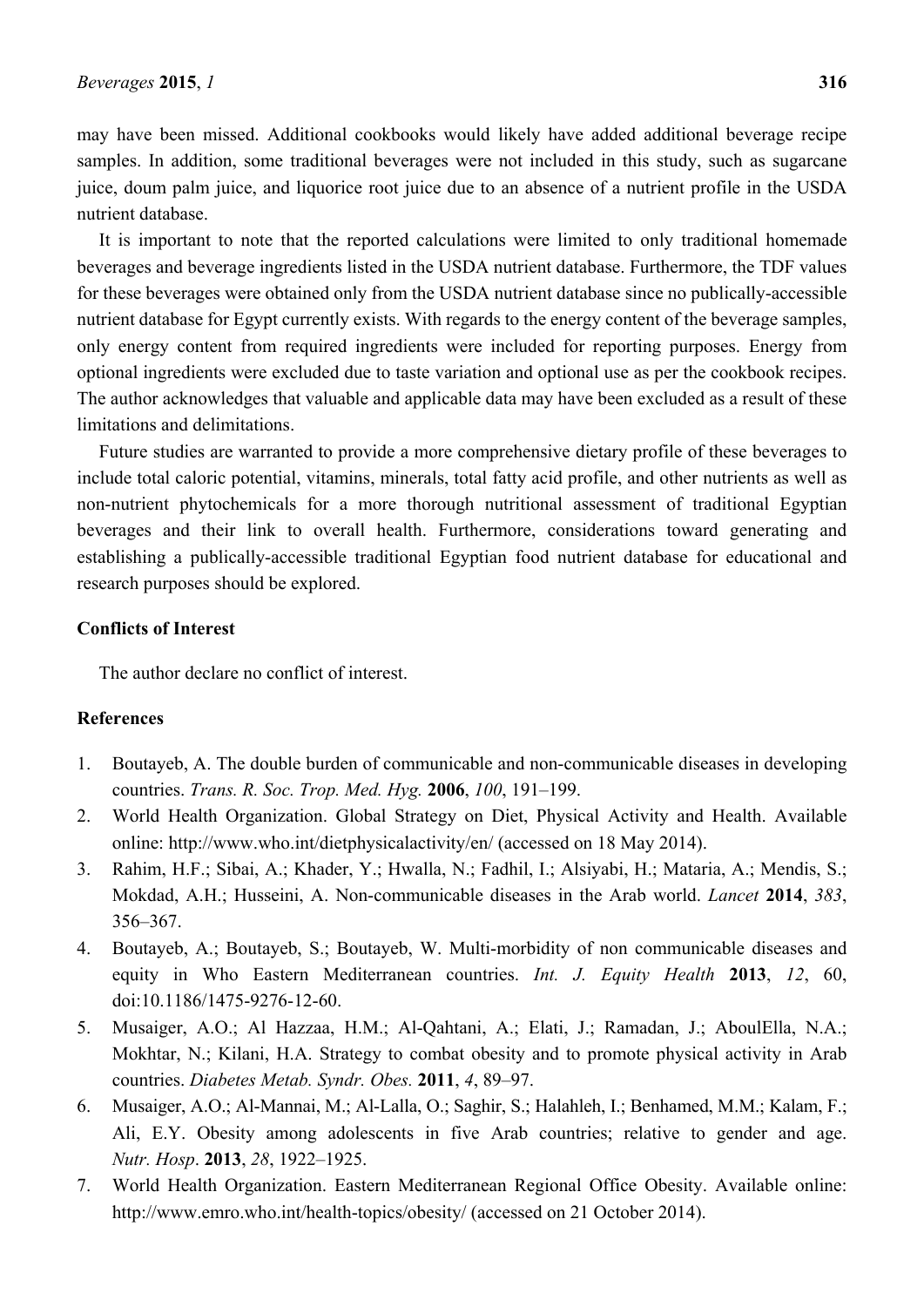- 8. Mowafi, M.; Khadr, Z.; Kawachi, I.; Subramanian, S.V.; Hill, A.; Bennett, G.G. Socioeconomic status and obesity in Cairo, Egypt: A heavy burden for all. *J. Epidemiol. Glob. Health* **2014**, *4*, 13–21.
- 9. Abolfotouh, M.A.; Soliman, L.A.; Mansour, E.; Farghaly, M.; El-Dawaiaty, A.A. Central obesity among adults in Egypt: Prevalence and associated morbidity. *East. Mediterr. Health J.* **2008**, *14*, 57–68.
- 10. Ibrahim, M.M.; Elamragy, A.A.; Girgis, H.; Nour, M.A. Cut off values of waist circumference and associated cardiovascular risk in Egyptians. *BMC Cardiovasc. Disord.* **2011**, *11*, 53, doi:10.1186/1471-2261-11-53.
- 11. Zaki, M.E.; Mohamed, S.K.; El-Salam, M.A. Risk factors for obesity among Egyptian children. *Aust. J. Basic. Appl. Sci.* **2011**, *5*, 1006–1011.
- 12. Golzarand, M.; Mirmiran, P.; Jessri, M.; Toolabi, K.; Mojarrad, M.; Azizi, F. Dietary trends in the Middle East and North Africa: An ecological study (1961 to 2007). *Public Health Nutr.* **2012**, *15*, 1835–1844.
- 13. Mokhtar, N.; Elati, J.; Chabir, R.; Bour, A.; Elkari, K.; Schlossman, N.P.; Caballero, B.; Aguenaou, H. Diet culture and obesity in northern Africa. *J. Nutr.* **2001**, *131*, 887S–892S.
- 14. Musaiger, A.O.; Al-Mannai, M.; Tayyem, R.; Al-Lalla, O.; Ali, E.Y.; Kalam, F.; Benhamed, M.M.; Saghir, S.; Halahleh, I.; Djoudi, Z.; *et al.* Perceived barriers to healthy eating and physical activity among adolescents in seven Arab countries: A cross-cultural study. *Scientific World Journal* **2013**, *2013*, 232164, doi:10.1155/2013/232164.
- 15. Al-Hazzaa, H.M.; Abahussain, N.A.; Al-Sobayel, H.I.; Qahwaji, D.M.; Musaiger, A.O. Physical activity, sedentary behaviors and dietary habits among Saudi adolescents relative to age, gender and region. *Int. J. Behav. Nutr. Phys. Act.* **2011**, *8*, 140, doi:10.1186/1479-5868-8-140.
- 16. Nasreddine, L.; Mehio-Sibai, A.; Mrayati, M.; Adra, N.; Hwalla, N. Adolescent obesity in Syria: Prevalence and associated factors. *Child Care Health Dev.* **2010**, *36*, 404–413.
- 17. Hassan-Wassef, H. Food habits of the Egyptians: Newly emerging trends. *East Mediterr. Health J.*  **2004**, *10*, 898–915.
- 18. Noah, A. There are many Mediterranean diets. *Asia Pac. J. Clin. Nutr.* **2001**, *10*, 2–9.
- 19. Slavin, J.L. Dietary fiber and body weight. *Nutrition* **2005**, *21*, 411–418.
- 20. Borneo, R.; Leon, A.E. Whole grain cereals: Functional components and health benefits. *Food Funct.* **2012**, *3*, 110–119.
- 21. Du, H.; van der A, D.L.; Boshuizen, H.C.; Forouhi, N.G.; Wareham, N.J.; Halkjær, J.; Tjønneland, A.; Overvad, K.; Jakobsen, M.U.; Boeing, H.; *et al.* Dietary fiber and subsequent changes in body weight and waist circumference in European men and women. *Am. J. Clin. Nutr.* **2010**, *91*, 329–336.
- 22. Isken, F.; Klaus, S.; Osterhoff, M.; Pfeiffer, A.F.H.; Weickert, M.O. Effects of long-term soluble *vs.* Insoluble dietary fiber intake on high-fat diet-induced obesity in C57BL/6J mice. *J. Nutr. Biochem.* **2010**, *21*, 278–284.
- 23. Kaczmarczyk, M.M.; Miller, M.J.; Freund, G.G. The health benefits of dietary fiber: Beyond the usual suspects of type 2 diabetes mellitus, cardiovascular disease and colon cancer. *Metabolism*  **2012**, *61*, 1058–1066.
- 24. Dennis, E.A.; Flack, K.D.; Davy, B.M. Beverage consumption and adult weight management: A review. *Eat. Behav*. **2009**, *10*, 237–246.
- 25. Takruri, H.R. Dietary fibre in Jordanian diet. *Int. J. Food Sci. Nutr.* **1998**, *49*, S47–S52.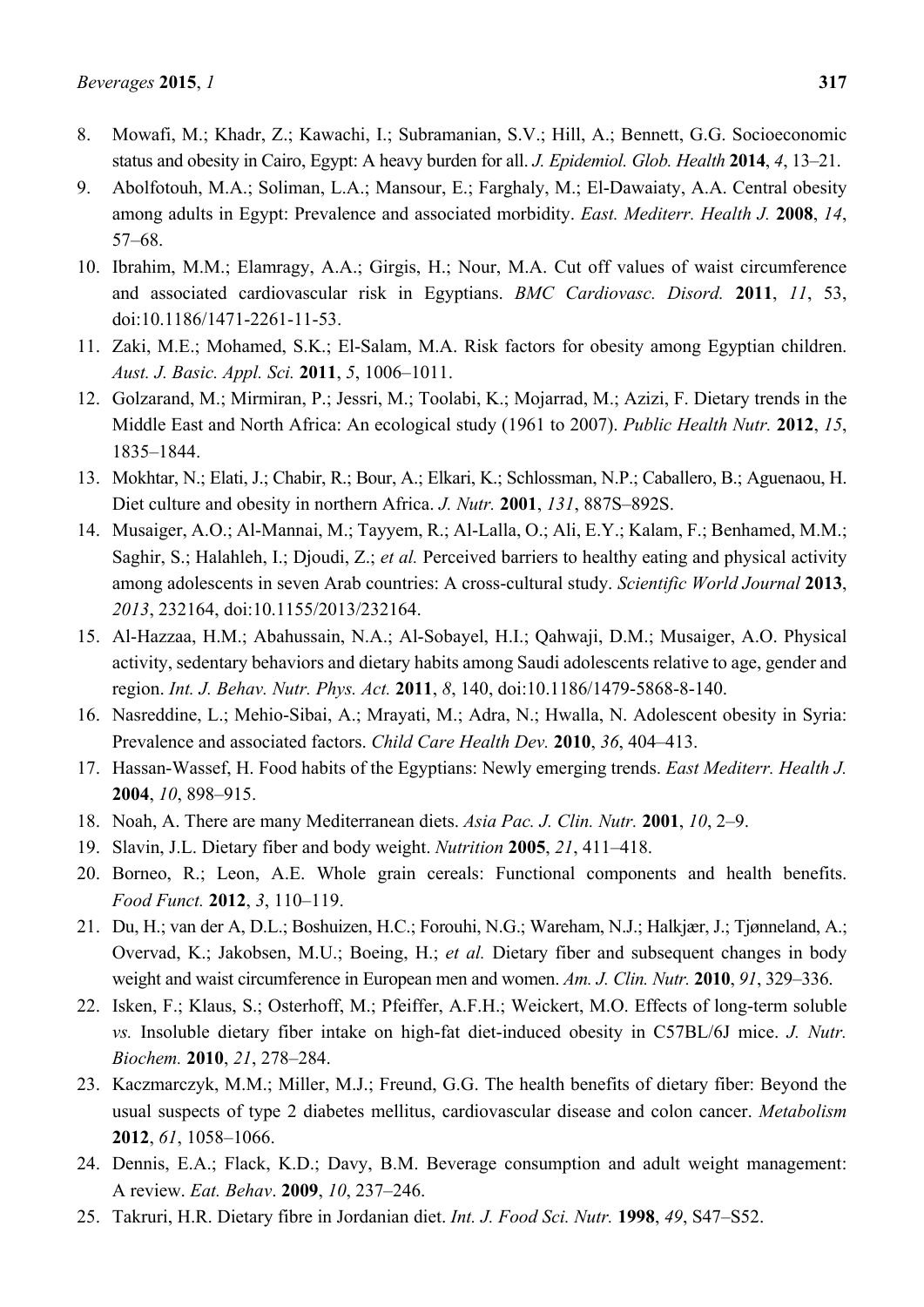- 26. Al-Shagrawi, R.A. Dietary fibre in Saudi Arabian diet. *Int. J. Food Sci. Nutr.* **1998**, *49*, S31–S35.
- 27. Ezz-el-Arab, A. Dietary fibre in breads and faba beans consumed in Egypt. *Int. J. Food Sci. Nutr.*  **1998**, *49*, S37–S39.
- 28. Sawaya, W.N.; Al-Awadhi, F.; Khalafawi, M.S.; Dashti, B.; Al-Omirah, H.; Al-Aati, T. Dietary fiber content of 21 Kuwaiti composite dishes. *Food Chem.* **1997**, *60*, 297–301.
- 29. United States Department of Agriculture, Agricultural Research Service. National Nutrient Database for Standard Reference, Release 27. Available online: http://www.ars.usda.gov/ Services/docs.htm?docid=25706 (accessed on 20 October 2014).
- 30. Moukarzel, A.A.; Sabri, M.T. Gastric physiology and function: Effects of fruit juices. *J. Am. Coll. Nutr.* **1996**, *15*, 18S–25S.
- 31. Chen, I.C.; Lin, B.F. Effect of juice extraction on dietary fiber availability of fruits and vegetables. *Nutr. Sci. J.* **2003**, *28*, 18–25.
- 32. Turner, N.D.; Lupton, J.R. Dietary fiber. *Adv. Nutr.* **2011**, *2*, 151–152.
- 33. U.S. Food and Drug Administration. *Guidance for Industry: A Food Labeling Guide (Appendix F: Calculate the Percent Daily Value for the Appropriate Nutrients)*; U.S. Food and Drug Administration: Silver Spring, MD, USA, 2013.
- 34. Lyly, M.; Liukkonen, K.H.; Salmenkallio-Marttila, M.; Karhunen, L.; Poutanen, K.; Lähteenmäki, L. Fibre in beverages can enhance perceived satiety. *Eur. J. Nutr.* **2009**, *48*, 251–258.
- 35. Diaz-Rubio, M.E.; Saura-Calixto, F. Beverages have an appreciable contribution to the intake of soluble dietary fibre: A study in the Spanish diet. *Int. J. Food. Sci. Nutr.* **2011**, *62*, 715–718.
- 36. Allam, S.S.M. Antioxidative efficiency of some common traditional Egyptian beverages. *Riv. Ital. Sostanze Gr.* **2007**, *84*, 94–103.
- 37. Hussein, A.M.S.; Shedeed, N.A.; Abdel-Kalek, H.H.; El-Din, M.H.A.S. Antioxidative, antibacterial and antifungal activities of tea infusions from berry leaves, carob and doum. *Pol. J. Food Nutr. Sci.*  **2011**, *61*, 201–209.
- 38. Sáyago-Ayerdi, S.G.; Arranz, S.; Serrano, J.; Goñi, I. Dietary fiber content and associated antioxidant compounds in Roselle flower (*Hibiscus sabdariffa* L.) beverage. *J. Agric. Food Chem.*  **2007**, *55*, 7886–7890.
- 39. Göncüoǧlu, N.; Mogol, B.A.; Gökmen, V. Phytochemicals and health benefits of dried apricots. In *Dried Fruits: Phytochemicals and Health Effects*; Blackwell Publishing Ltd.: Oxford, UK, 2013; pp. 226–242.
- 40. Hussein, A.M.S.; Shedeed, N.A. Production of good quality drinks from some Egyptian berry fruits varieties. *Model. Meas. Control* **2011**, *72*, 26–37.
- 41. Chang, H.C.; Peng, C.H.; Yeh, D.M.; Kao, E.S.; Wang, C.J. *Hibiscus sabdariffa* extract inhibits obesity and fat accumulation, and improves liver steatosis in humans. *Food Funct.* **2014**, *5*, 734–739.
- 42. Hopkins, A.L.; Lamm, M.G.; Funk, J.L.; Ritenbaugh, C. *Hibiscus sabdariffa* L. in the treatment of hypertension and hyperlipidemia: A comprehensive review of animal and human studies. *Fitoterapia* **2013**, *85*, 84–94.
- 43. Vroegrijk, I.O.; van Diepen, J.A.; van den Berg, S.; Westbroek, I.; Keizer, H.; Gambelli, L.; Hontecillas, R.; Bassaganya-Riera, J.; Zondag, G.C.; Romijn, J.A.; *et al.* Pomegranate seed oil, a rich source of punicic acid, prevents diet-induced obesity and insulin resistance in mice. *Food Chem. Toxicol.* **2011**, *49*, 1426–1430.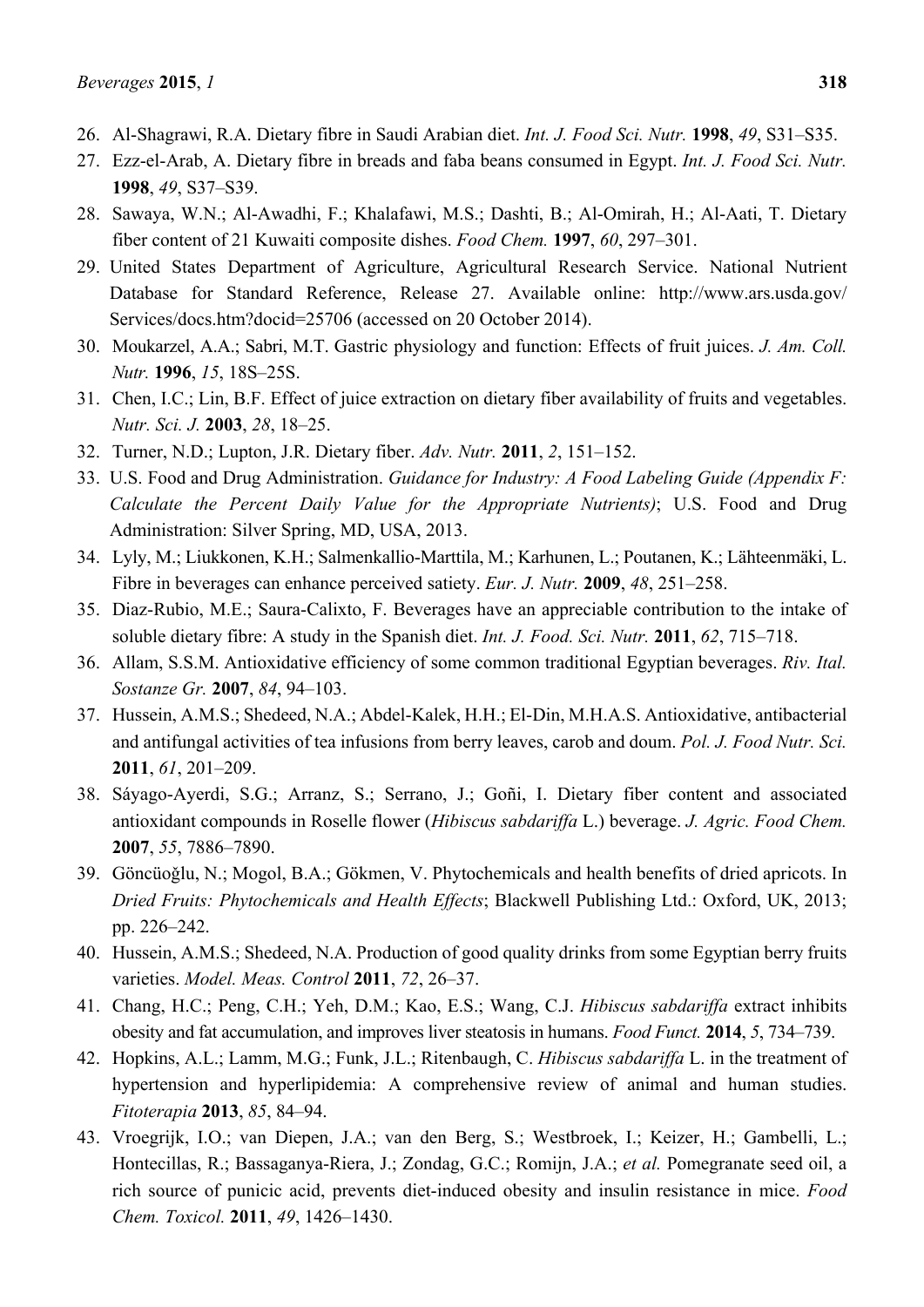- 44. Al-Muammar, M.N.; Khan, F. Obesity: The preventive role of the pomegranate (*Punica granatum*). *Nutrition* **2012**, *28*, 595–604.
- 45. Norazmir, M.N.; Ayub, M.Y. Beneficial lipid-lowering effects of pink guava puree in high fat diet induced-obese rats. *Malays. J. Nutr.* **2010**, *16*, 171–185.
- 46. Zunino, S.J.; Parelman, M.A.; Freytag, T.L.; Stephensen, C.B.; Kelley, D.S.; MacKey, B.E.; Woodhouse, L.R.; Bonnel, E.L. Effects of dietary strawberry powder on blood lipids and inflammatory markers in obese human subjects. *Br. J. Nutr.* **2012**, *108*, 900–909.
- 47. Giampieri, F.; Alvarez-Suarez, J.M.; Mazzoni, L.; Romandini, S.; Bompadre, S.; Diamanti, J.; Capocasa, F.; Mezzetti, B.; Quiles, J.L.; Ferreiro, M.S.; *et al.* The potential impact of strawberry on human health. *Nat. Prod. Res.* **2013**, *27*, 448–455.
- 48. Ahmed, M.M.; Samir, E.S.; El-Shehawi, A.M.; Alkafafy, M.E. Anti-obesity effects of Taif and Egyptian pomegranates: Molecular study. *Biosci. Biotechnol. Biochem.* **2015**, 79, 598–609.

© 2015 by the authors; licensee MDPI, Basel, Switzerland. This article is an open access article distributed under the terms and conditions of the Creative Commons Attribution license (http://creativecommons.org/licenses/by/4.0/).